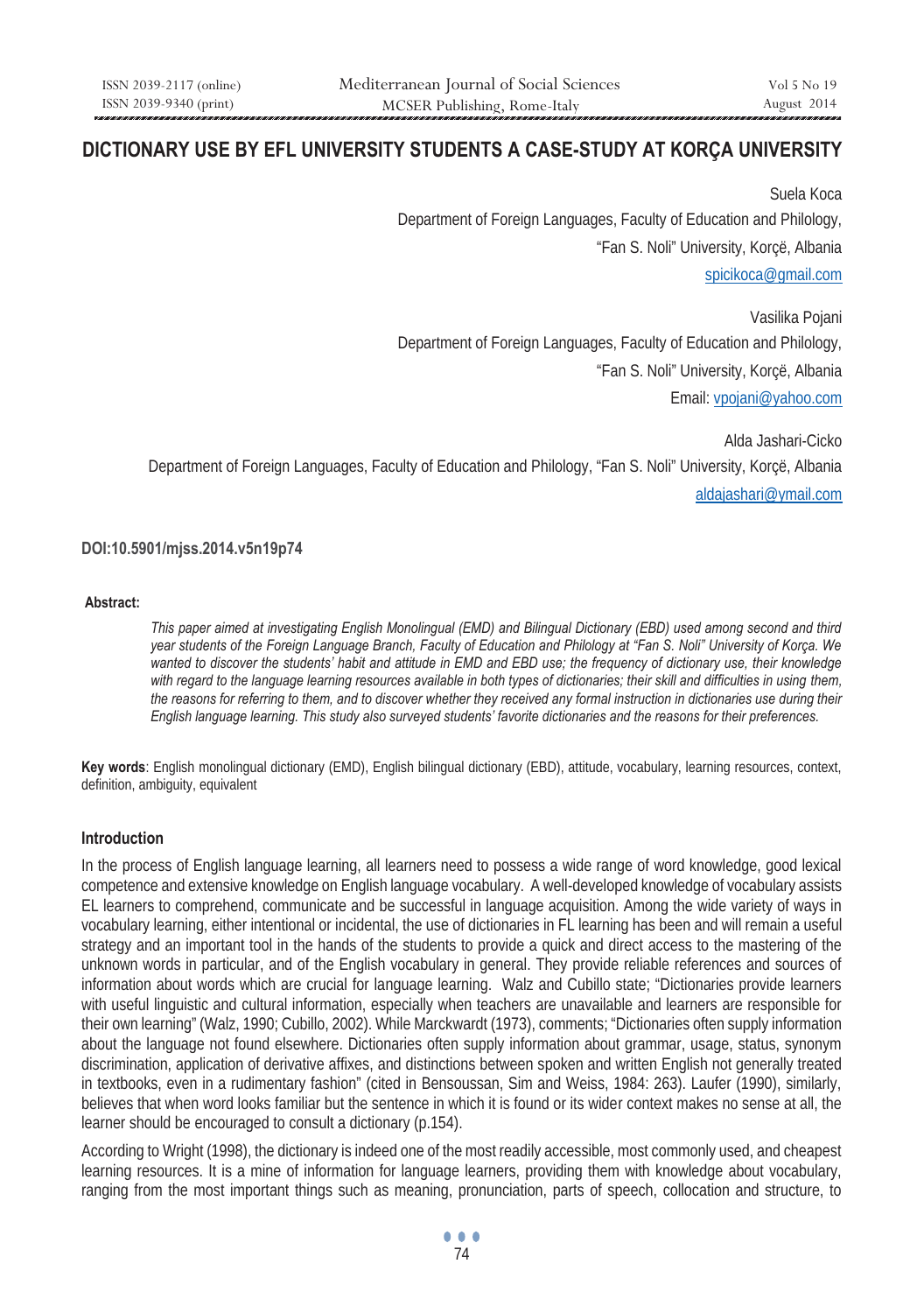| ISSN 2039-2117 (online) | Mediterranean Journal of Social Sciences | Vol 5 No 19 |
|-------------------------|------------------------------------------|-------------|
| ISSN 2039-9340 (print)  | MCSER Publishing, Rome-Italy             | August 2014 |

detailed information such as etymology and register (Nakamura, 2000). Its role does not stop at supplying information about vocabulary, but extends to assisting language learners in the comprehension and production of the text (Nation, 2001, p. 283). As for Wang (2007) "dictionaries for a foreign language learner are just maps in a tourist's hand. A language learner has to know how to use a dictionary…" (p.15). Wang (2007:18) also refers to Summers (1988), who concludes that dictionaries can help students learn words because they: a) present a powerful analytic tool in the organizing language, 2) provide differentiation from other similar words, which are necessary for accurate comprehension, 3) help fix new vocabulary in the memory by drawing the user's attention to opposites or words with close meaning.

But, English language learners often ask their teachers about the kind of dictionary they should use in vocabulary learning and acquisition. It is not easy to answer such question because there are various factors that determine the type of dictionary in the process of language learning. There has been much debate on which dictionary is more suitable and beneficial but in this paper we would like to focus on the learners' use of monolingual and bilingual dictionaries and their effect on vocabulary learning.

### **Monolingual and bilingual dictionary use, literature review**

A number of studies have been conducted in regard to the use of monolingual and bilingual dictionaries. A monolingual dictionary provides detailed and precise information about the words in the second language. From the English Monolingual Dictionary (EMD), students can learn many aspects of the English language, such as the meaning of words and phrases, spelling and pronunciation, word stress, words' part of speech, grammatical information about the word, the use of target word in context, its synonyms and antonyms, the register of the word etc. Berwick and Horsfall (1996) state "when used appropriately, the EMD can be a valuable learning resource for the ESL/EFL learners". Stein (1989) notes that EFL monolingual dictionaries "include explanations of meanings, specification of a word's grammatical behavior and the illustration of meaning and the syntactical use of a word with real language examples". EMD can also help learners to work independently and think in English. Boxer (1980) as cited in Hayati & Akram, (2006) claims that a MD not only demonstrates definitions but it also promotes fluency by offering definitions in context. Furthermore, Bejoint (1981) quoted in Scholfield, (1982) mentions that "those learners who use monolingual dictionaries would help them to get into the habit of thinking in the target language" Scholfield, (1982, p. 22).

But there are some drawbacks on the use of monolingual dictionaries. So, Thompson (1987) and Wingate (2002) as cited in Lew (2004, p. 4) argue that monolingual dictionaries have some limitations such as the definitions may be too difficult to understand, learners may pass over important information such as semantic restrictions of words, because they are not able to understand the basis of words and the grammatical structure can be complex. According to Yorio (1971) and Bensoussan et al. (1984), as cited in Hayati (2006, p. 126) MD-s often force students to guess and predict the meaning, and lead to doubt and confusion. They are likely to give a long and confusing description that might not suggest the intended and desired meaning.

A bilingual dictionary (BD) involves providing equivalents to the lexical units of one language by the lexical units of another language i.e. "coordinate with lexical units of one language those lexical units of another language which are equivalent in their lexical meaning." (Zgusta, 1971: 274). The use of BD has also been the focus of study for many researchers, too. Thompson, (1987) compares monolingual and bilingual dictionaries and concludes that "for learners below the level of advanced, the bilingual dictionary can do all the useful things that the monolingual dictionary can do; and it can do several of the things in a more efficient and more motivating way." (p. 286). According to Luppescu & Day's investigation (1993: 263) it has come out that BD-s may have a beneficial effect on vocabulary learning despite some trade-offs. Yorio (1971) and Bensoussan et al. (1984), as cited in Hayati (2006, p. 126) note "that BD-s seem to give students security of concrete answers". They offer valid support for comprehension and production; they are time-saving, straightforward and easy to use by students and users. But they also have some deficiencies. Wingate (2002; p. 24, as cited in Lew, 2004, p. 9) states that BD-s reinforce the learners' tendency to translate from native language and, by encouraging translation; they discourage learners from thinking directly in the foreign language. The translation equivalents may not be appropriate in certain situations and might cause confusion and ambiguity. They also do not help learners to develop their academic skills such as paraphrasing, and they give little information about semantically related words such as sense relations (synonyms, antonym, heteronyms, etc).

However, the role of dictionaries in EFL learning as sources of words and information about words is irreplaceable and unequal. They are effective tools at the hands of the FL learners to take control of their learning and to better acquire and produce new language.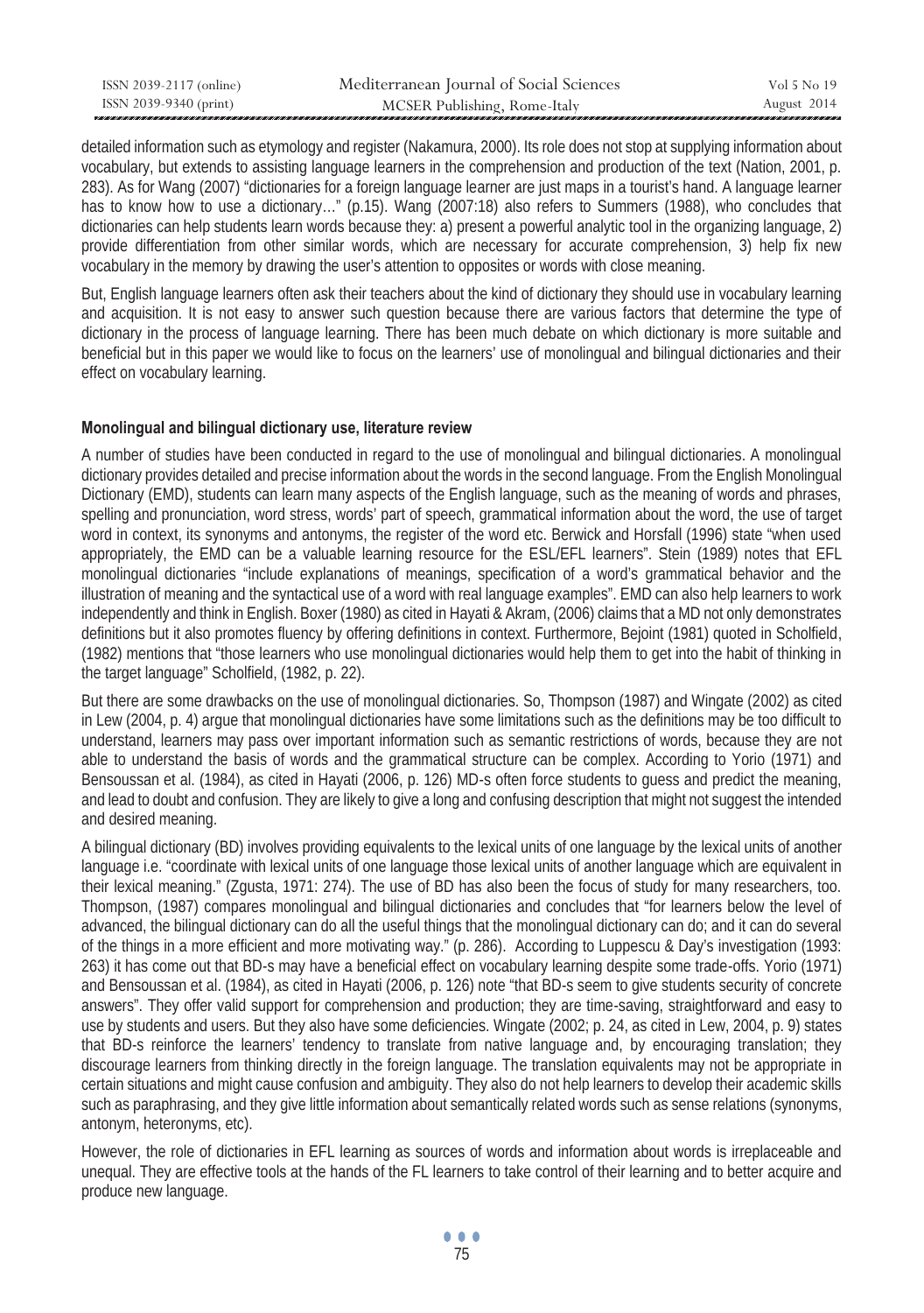### Method of study

A total number of 40 second and third-year English Language students of "Fan S. Noli" University participated voluntarily in this study. They have been studying English as a foreign language for at least 6 to 7 years (including the years of study at the high school) and they are in the advanced level with a relatively good proficiency. As the aim of this study is to reveal how Albanian students of English use their monolingual and bilingual general English dictionaries, the use of a questionnaire is believed to be a helpful instrument for this purpose. The models of Tomaszczyk's (1979), Yesun Ryu's (2006) and Arafat Hamouda's (February 2013) questionnaires were modified to fulfill the aim of this study.

The questionnaire consisted of two parts with a list of statements regarding issues on EMD and EBD, students' habit and attitude to their use, students' knowledge about the language learning resources available in both dictionaries, students' skills and difficulties in using them, as well as their favorite dictionaries and reasons for their preferences. Respondents were asked to choose the statement that they think is the appropriate one.

The first section of the questionnaire provides information about the respondents' interaction with the dictionary and their habit in using the dictionary, the second part analyzes dictionary use and their type, students' attitude about their usefulness, the kind of information they receive and difficulties in using a dictionary.

The questionnaire was administrated during the Text Analysis classes. Before its completion, students were well informed and instructed about the questionnaire and the aim of the study. The statements were rated according to the "Yes" or "No" alternatives or "Agree" or "Disagree" answers. The questionnaire results for the items questioned were calculated and then converted in percentage to give clearer results for the readers. The version of the questionnaire was given at the appendix by the end of the study.

Results

# **Part I -- Students' habits and attitude to dictionary use**

### Table 1/a

|   |                                                      | Yes     |                              | N <sub>o</sub>  |                         |
|---|------------------------------------------------------|---------|------------------------------|-----------------|-------------------------|
|   |                                                      | Nr.     | %                            | Nr.             | %                       |
|   | Have you got a dictionary?                           | 40      | 100%                         |                 |                         |
| 2 | Do you use the dictionary at school?                 | 19      | 47.5%                        | 21              | 52.5%                   |
| 3 | Do you use the dictionary at home?                   | 40      | 100%                         |                 |                         |
| 4 | Do you think the dictionary is useful?               | 40      | 100%                         |                 |                         |
| 5 | Have you ever been taught how to use the dictionary? | 21      | 52.5%                        | 19              | 47.5%                   |
| 6 | Who recommended the dictionary you have?             | Teacher | <b>Bookshop</b><br>assistant | Parents/friends | Searching<br>the Inter. |
|   |                                                      | 24      |                              | 3/2             | 10                      |

Table 1/a presents the answers to a yes or no question about whether the respondents owned a dictionary and used it at school or at home. It resulted that all of them (40) had at least one dictionary and used it mostly at home. As for its use at school, the data show that only half of them (19 /47.5%) happened to use it at school. This indicates that students may acquire the information they seek for from their English language teachers in their English classes. When asked about the importance of the dictionary use, they all were of the opinion that its possession and use is vital for everyone who wants to learn English but a considerable number of them (19/47.5%) were not given any instruction on how to use it. In addition, only 24/60 % of them took into consideration their teacher's recommendation for their dictionary purchasing. This again reinforces the fact that almost half of the students (19) have not taken any lessons on how to use the dictionary from their English teachers.

Table 1/b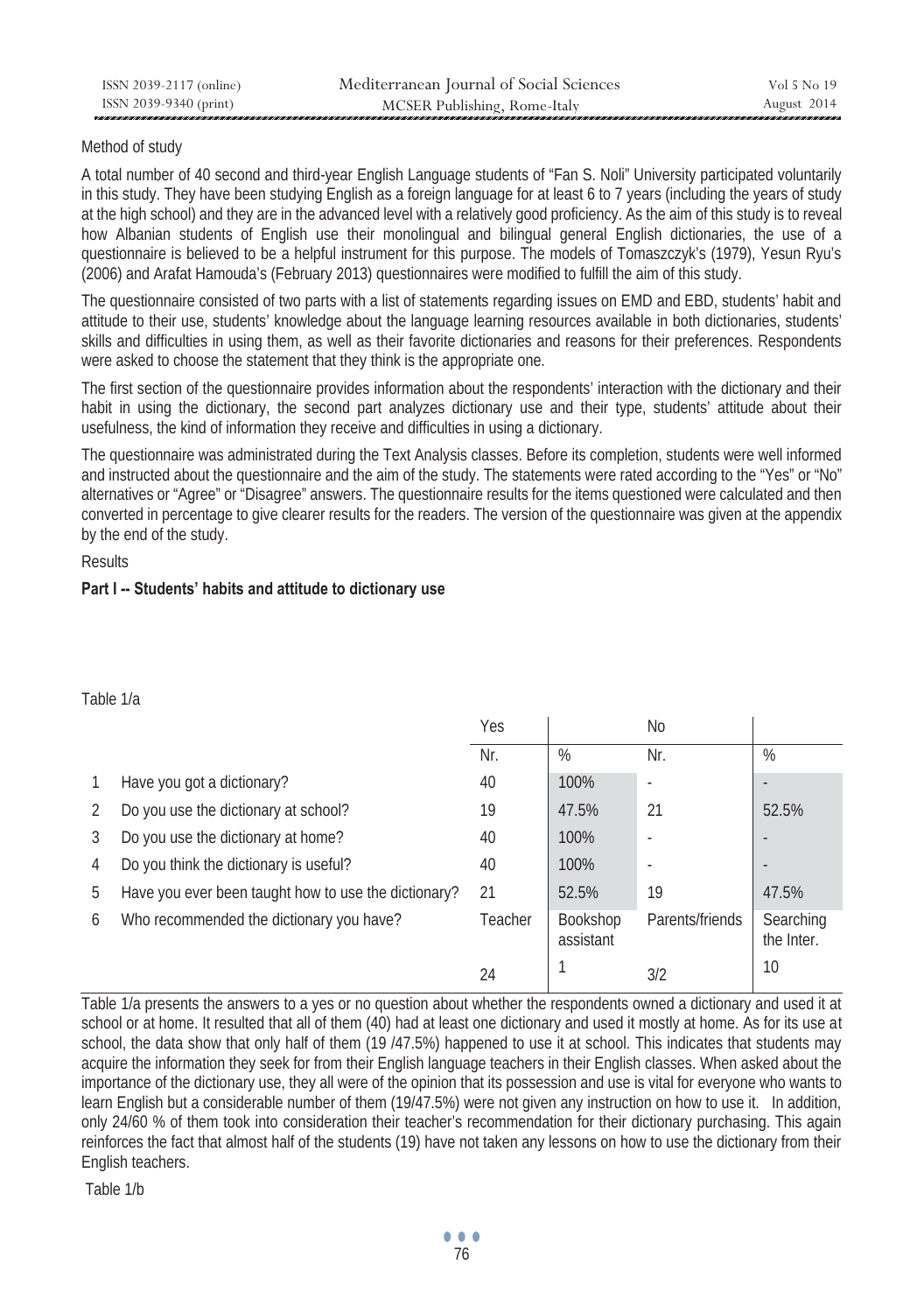Favorite type of dictionaries

|                                                      | Monolingual |       | <b>Bilingual</b> |       |
|------------------------------------------------------|-------------|-------|------------------|-------|
|                                                      | Nr.         | $\%$  | Nr               | $\%$  |
| What type of dictionaries have you got?              |             | 80%   |                  | 35%   |
| Do you prefer a bilingual or monolingual dictionary? | 29          | 72.5% |                  | 27.5% |

Regarding the type of dictionary the respondents preferred, it was found that the majority of them (29/72.5%) liked to use a monolingual dictionary to bilingual one. This finding explains the importance the monolingual dictionary has "in helping students to get into habit of thinking in the target language" as Bejoint (1981) quoted in Scholfield (1982). It incites students to think and predict the meaning of the unknown word.

Part II Types of dictionaries regarding language

Table 1/a Agree Disagree

|                                                         | Nr. | %     | Nr. | %     |
|---------------------------------------------------------|-----|-------|-----|-------|
| I like to use a monolingual dictionary                  | 29  | 72.5% |     | 27.5% |
| I like to use the English-Albanian bilingual dictionary | 37  | 92.5% |     | 7.5%  |
| I like to use the Albanian-English bilingual dictionary |     | 67.5% | 13  | 32.5% |

In response to what type of bilingual dictionary they prefer to use, 37 out of 40 students (92.5%) answered that they liked to use the English-Albanian dictionary. It was believed to be easier and more practical to use, offering comprehension security (competence) to students in general, whereas the Albanian-English dictionary was less used by them (67.5%). (It was found that the majority of students preferred the English-Albanian bilingual dictionary over the Albanian-English one)

Table 1/b Types of dictionaries regarding format

|                                                      | Nr. | $\%$ | Nr. | %   |
|------------------------------------------------------|-----|------|-----|-----|
| I use Paper dictionary                               | 36  | 90%  | 4   | 10% |
| I use Electronic dictionary                          | 26  | 65%  | 14  | 35% |
| use Online dictionary                                | 18  | 45%  | 22  | 55% |
| I use small pocket booklet non-electronic dictionary | 14  | 35%  | 26  | 65% |
| use pocket electronic dictionary                     | 16  | 40%  | 24  | 60% |

Nowadays, dictionary users can find them in a variety of formats. Asked what type of dictionary they mostly used, it was noted that the most popular type that topped the list was paper dictionary (36/90%) and the least used was pocket booklet non-electronic dictionary (14/35%). Compared to online dictionary, the use of electronic dictionary came the second after the paper dictionary; more than half of the students (65%) would use them. This may be due to the fact that our students could find and purchase paper dictionary easier than electronic dictionary. However, about half of the subjects (18/45%) preferred to use Online dictionary, this because of its fast and easy way in use and the access they could have on the Internet.

Table 1/c Dictionary use for different language activities

|   |                                                               | Nr. | $\%$  | Nr. | %     |
|---|---------------------------------------------------------------|-----|-------|-----|-------|
|   | I use the dictionary when reading an English text             | 38  | 95%   |     | 5%    |
| 2 | I use the dictionary during or after listening                | 15  | 37.5% | 25  | 62.5% |
| 3 | I use the dictionary when I want to write in English          | 33  | 82.5% |     | 17.5% |
| 4 | I use the dictionary when I speak or want to speak in English | 8   | 20%   | 32  | 80%   |
|   |                                                               |     |       |     |       |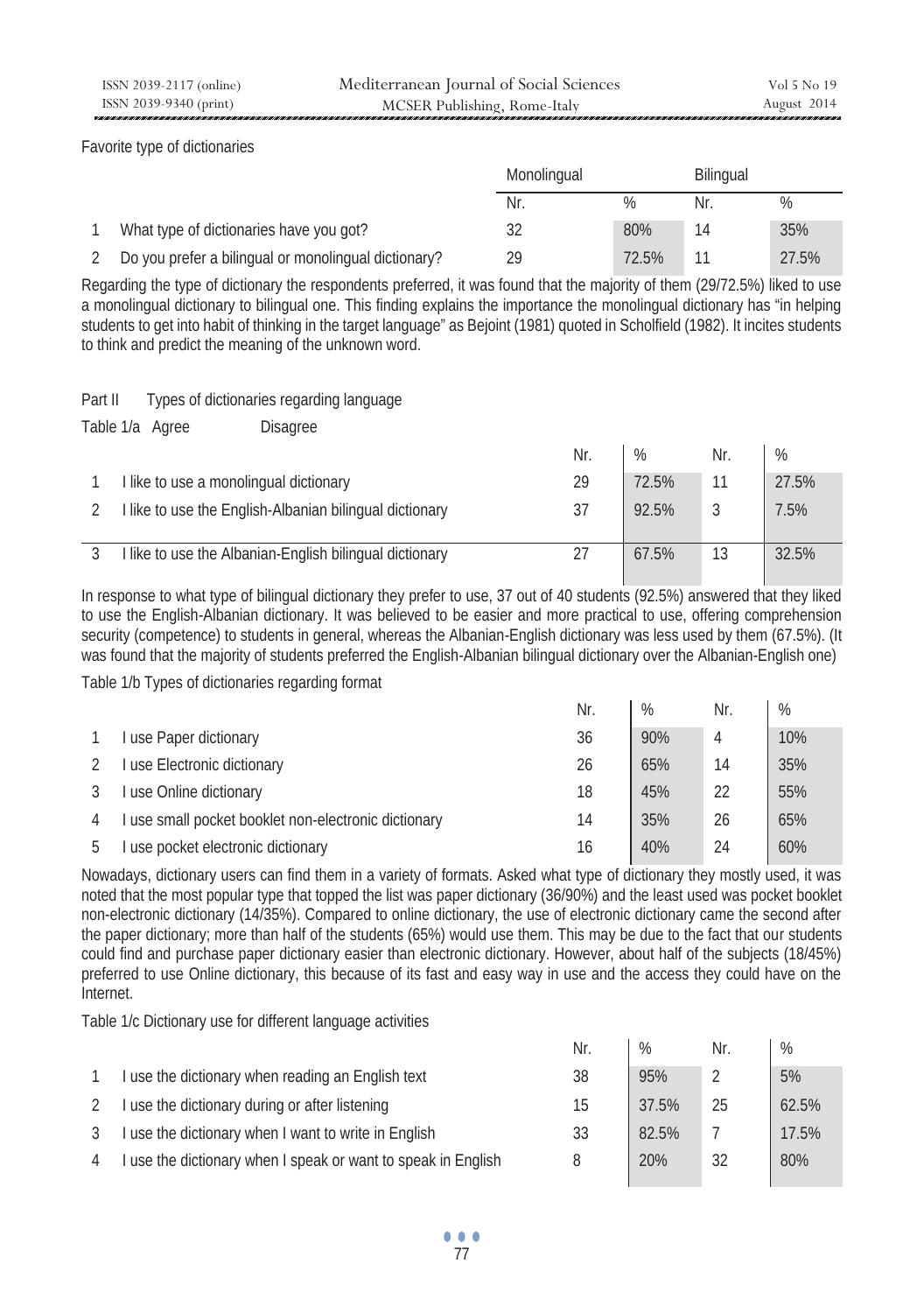|                | ISSN 2039-2117 (online)<br>ISSN 2039-9340 (print)                                                                                                                                                                                                                                                                                                                                                                                                                                                                                                                                                                   | Mediterranean Journal of Social Sciences<br>MCSER Publishing, Rome-Italy |     |       |                | Vol 5 No 19<br>August 2014 |  |  |  |
|----------------|---------------------------------------------------------------------------------------------------------------------------------------------------------------------------------------------------------------------------------------------------------------------------------------------------------------------------------------------------------------------------------------------------------------------------------------------------------------------------------------------------------------------------------------------------------------------------------------------------------------------|--------------------------------------------------------------------------|-----|-------|----------------|----------------------------|--|--|--|
|                |                                                                                                                                                                                                                                                                                                                                                                                                                                                                                                                                                                                                                     |                                                                          |     |       |                |                            |  |  |  |
| 5              | English into Albanian                                                                                                                                                                                                                                                                                                                                                                                                                                                                                                                                                                                               | I use the dictionary to translate from Albanian into English or from     | 37  | 92.5% | 3              | 7.5%                       |  |  |  |
|                | Table 1/c presents how much the dictionary was used concerning language skills such as reading, listening, writing,<br>speaking and translation. According to the data obtained from this table, it resulted that the respondents (38/95%) mostly<br>consulted dictionary for reading purposes as it is considered to be one of the most important language activities. The<br>frequency of dictionary use for translation purposes (37/92.5%) occupied the second place followed by writing (33/82%)<br>and then by listening (15/37.5%) and the dictionary use for speaking activities is rated the last (8/20%). |                                                                          |     |       |                |                            |  |  |  |
|                | Table 1/d Kind of information you look up in your dictionaries                                                                                                                                                                                                                                                                                                                                                                                                                                                                                                                                                      |                                                                          | Nr. | $\%$  | Nr.            | %                          |  |  |  |
|                |                                                                                                                                                                                                                                                                                                                                                                                                                                                                                                                                                                                                                     |                                                                          |     |       |                |                            |  |  |  |
| 1              |                                                                                                                                                                                                                                                                                                                                                                                                                                                                                                                                                                                                                     | I use a dictionary to look up the meaning of a word or a phrase.         | 39  | 97.5% | 1              | 2.5%                       |  |  |  |
| $\overline{2}$ | uses of a certain word                                                                                                                                                                                                                                                                                                                                                                                                                                                                                                                                                                                              | I consult a dictionary when I want to see some examples about the        | 33  | 82.5% | $\overline{7}$ | 17.5%                      |  |  |  |
| 3              | I use a dictionary to check for collocation                                                                                                                                                                                                                                                                                                                                                                                                                                                                                                                                                                         |                                                                          | 32  | 80%   | 8              | 20%                        |  |  |  |
| $\overline{4}$ | vocabulary item                                                                                                                                                                                                                                                                                                                                                                                                                                                                                                                                                                                                     | I consult a dictionary when I want to know the pronunciation of a        | 32  | 80%   | 8              | 20%                        |  |  |  |
| 5              | I use a dictionary for synonyms                                                                                                                                                                                                                                                                                                                                                                                                                                                                                                                                                                                     |                                                                          | 31  | 77.5% | 9              | 22.5%                      |  |  |  |
| 6              | I use a dictionary to check spelling                                                                                                                                                                                                                                                                                                                                                                                                                                                                                                                                                                                |                                                                          | 30  | 75%   | 10             | 25%                        |  |  |  |
| 7              | I use a dictionary to look up antonyms                                                                                                                                                                                                                                                                                                                                                                                                                                                                                                                                                                              |                                                                          | 29  | 72.5% | 11             | 27.5%                      |  |  |  |
| 8              |                                                                                                                                                                                                                                                                                                                                                                                                                                                                                                                                                                                                                     | I use a dictionary to find out whether a word is in common usage         | 22  | 55%   | 18             | 45%                        |  |  |  |
| 9              | derivations of such vocabulary items                                                                                                                                                                                                                                                                                                                                                                                                                                                                                                                                                                                | I use a dictionary to find out what 'part of speech' a word is or the    | 20  | 50%   | 20             | 50%                        |  |  |  |
| 10             | vocabulary item                                                                                                                                                                                                                                                                                                                                                                                                                                                                                                                                                                                                     | I use a dictionary to check the grammatical function/ structure of a     | 18  | 45%   | 22             | 55%                        |  |  |  |

### 11 I use a dictionary for etymology 14 and 26 and 26 and 26 and 26 and 26 and 26 and 26 and 26 and 26 and 26 and 26 and 26 and 26 and 26 and 26 and 26 and 26 and 26 and 26 and 26 and 26 and 26 and 26 and 26 and 26 and 26 a

Table 1/d gives information looked up in the dictionary. Finding the meaning of a word was noticed to be the most lookedup information. This answer was given by almost all respondents (97.5%) and seems to be the same with the results of other studies on the dictionary use (Tomaszczyk, 1979; Bejoint, 1981). Consulting dictionary for the examples the new word is used in followed the meaning of the word (82.5%), and then came pronunciation and collocation at a rate of 80%. This finding highlighted the fact that pronunciation remains an important aspect in English language acquisition and students will always be in need of a dictionary to look for it. Synonyms, spelling, antonyms, common usage, derivation, grammatical function and etymology of new word were rated as it follows: 31 subjects out of 40 (77.5%) looked up a word for its synonym; it showed that respondents did not have good command on them; spelling occupied the fourth place in the bulk of information looked up (75%) followed by antonyms at a rate of 72.5%. Almost half of the students (50-55%) consulted the dictionary to gain information on the common usage and word formation of the word. While grammatical function and word etymology were not much looked up by the respondents (45%-35%) because the information students have acquired might have been gained either from other books or from their teachers.

Table 1/e Difficulties in dictionary use (while using)

|    |                                                                     | Nr. | %     | Nr. | $\%$  |
|----|---------------------------------------------------------------------|-----|-------|-----|-------|
|    | I cannot find the word sought.                                      | 15  | 37.5% | 25  | 62.5% |
|    | It is difficult to find the information I want.                     | 13  | 32.5% | 27  | 67.5% |
|    | It is difficult to identify the right meaning in a polysemous word. | 22  | 55%   | 18  | 45%   |
| 4  | It is difficult to understand the definition.                       |     | 17.5% | 33  | 82.5% |
| -5 | I cannot use the dictionary whenever I want.                        | 21  | 52.5% | 19  | 47.5% |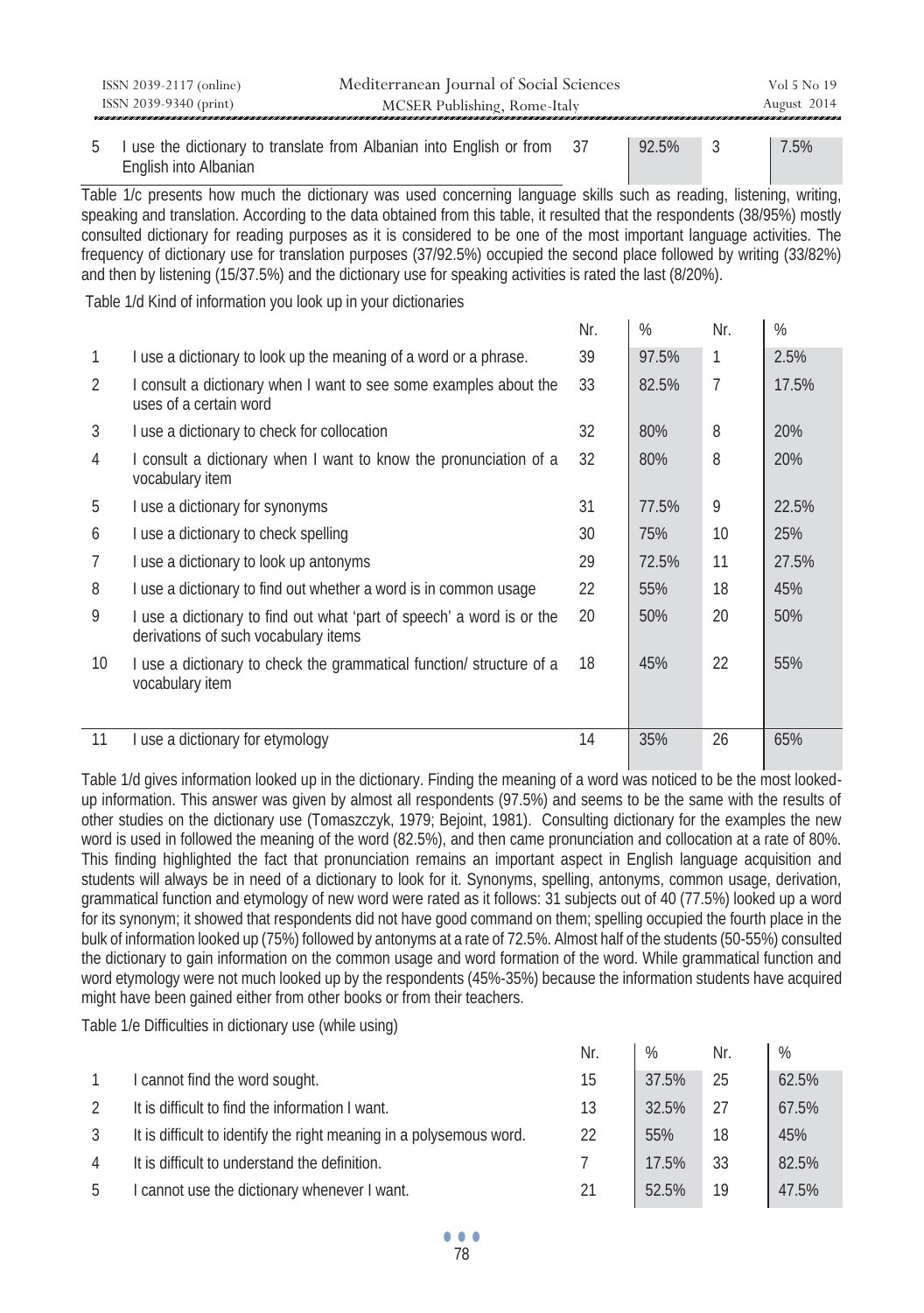|    | ISSN 2039-2117 (online)<br>ISSN 2039-9340 (print)          | Mediterranean Journal of Social Sciences<br>MCSER Publishing, Rome-Italy |    |       |    | Vol 5 No 19<br>August 2014 |
|----|------------------------------------------------------------|--------------------------------------------------------------------------|----|-------|----|----------------------------|
|    |                                                            |                                                                          |    |       |    |                            |
|    | The information I found in the dictionary is insufficient. |                                                                          | 13 | 32.5% | 27 | 67.5%                      |
|    | It takes too much time to consult the dictionary.          |                                                                          | 19 | 47.5% | 21 | 52.5%                      |
| 8  | Too few examples                                           |                                                                          | 16 | 40%   | 24 | 60%                        |
| 9  | Unclear examples                                           |                                                                          |    | 17.5% | 33 | 82.5%                      |
| 10 | Failure to understand the pronunciation information        |                                                                          |    | 20%   | 32 | 80%                        |

The results of students' difficulties while using a dictionary are given in Table 1/e. More than half of the respondents (55%) reported that they could not identify the right meaning in a polysemous word. This finding agrees with the study of Al-Fuhaid (2004), who found that his Saudi university students had difficulties in identifying the right meaning of a word within an entry. Another problem in dictionary use for our students was that they (52.5%) could not use it whenever they wanted (this might be for the inconvenience paper dictionary has in carrying it) and 47.5% of them were of the opinion that it takes much time to look up words in a dictionary. 16 out of 40 students (40%) considered the presence of few examples as one of the difficulties they encounter while using a dictionary. 32% - 37% of the students reported that they had difficulties in finding the information they were looking for or in finding the right word being sought. But for a few number of students (7-8/17; 5%-20%) the examples and pronunciation information were unclear. Rated at the bottom of the list, unclear examples and failure to understand pronunciation showed that they were not regularly encountered by the students and had a low level of difficulty for them.

Table 2/ a The purpose of using MD or BD MDBD

|   |                                                                                                  | Nr. | %     | Nr. | $\%$  |
|---|--------------------------------------------------------------------------------------------------|-----|-------|-----|-------|
|   | To understand an English word, e.g. during reading                                               | 29  | 72.5% |     | 27.5% |
|   | To find Albanian equivalent for an English word, e.g. for translation                            | 12  | 30%   | 28  | 70%   |
| 3 | To check on how to use an English word that you already know, e.g.,<br>during writing in English | 25  | 62.5% | 15  | 37.5% |

Asked about the purpose of using a MD or BD, it was revealed that respondents preferred to use the MD either to understand a word while reading or to check how to use it in writing (72.5%-62.5%). BD was mainly used for translation.

Table 2/ b The frequency of using MD or BD

|                                                           | Always |       | Often |       | Sometimes |       | Never         |    |
|-----------------------------------------------------------|--------|-------|-------|-------|-----------|-------|---------------|----|
|                                                           | Nr.    | %     | Nr.   | %     | Nr.       | %     | Nr            | %  |
| How often do you use a monolingual English<br>dictionary? | 14     | 35%   | 13    | 32.5% | 13        | 32.5% |               |    |
| How often do you use a bilingual dictionary?              | 5      | 12.5% | 12    | 30%   | 21        | 52.5% | $\mathcal{D}$ | 5% |

Research findings showed that a monolingual dictionary was overused compared to bilingual one in terms of frequency. 67.5 % (27 out of 40) of the students used the monolingual dictionary always or often while a bilingual dictionary was used at a rate of 42.5 %. More than half of the subjects (52.5%) declared that it was used only sometimes. Although the difference in the number of students using monolingual to bilingual dictionary was not a big one (great), it again highlighted what Baxter has stated. According to him a monolingual dictionary not only creates an impression that there is always an alternative way to express a lexical item by definition, but it also gives a language learner the practical means to do so (Baxter, 1980, p. 334). This in turn develops learners' fluency as when they get used to the alternative method of providing definitions, they will no longer encounter problems when seeking a certain lexical item (Baxter, 1980, p. 330). This finding might also be based on the argument that the respondents are actually in the advanced level of studies and have already passed that period of study when they preferred to use the bilingual dictionary.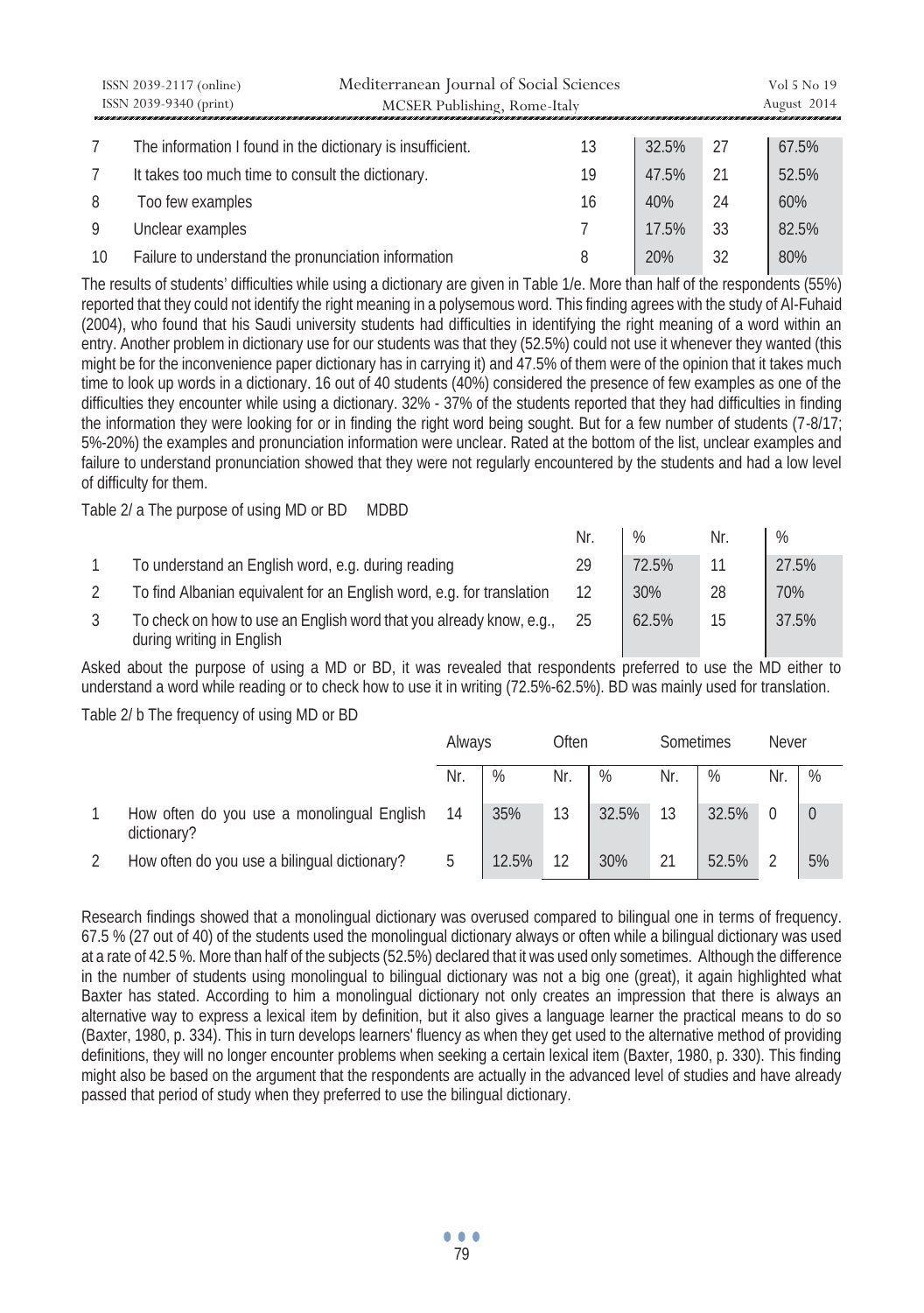## **Conclusion**

This paper aimed at identifying the type (EMD and EBD) of dictionary used by our EFL students, their preferences, attitude, frequency and difficulties in their use, the language information looked up and the formal training they had taken on the dictionary use. Though there might be some limitations on the research findings because of students' level of English language proficiency, it was revealed that:

almost all students owned one or more than one MD or BD from which they preferred the monolingual one

although they uniformly were aware of dictionary usefulness, half of them (52.5%) disagreed to have received any formal training on their use

60% of the respondents based their decision to purchase a dictionary on the recommendation of their English teacher

all students admitted that dictionary was much more used at home than in English classes

in terms of language, 92.5% of the students favored the use of English-Albanian bilingual dictionary over Albanian-English language

regarding dictionary format, paper dictionary was the most frequently used (90%) followed by electronic dictionary (65%) and online dictionary which was used by a considerable number of students (45%). The least used dictionary was revealed to be the small pocket non-electronic dictionary at a rate of 35%.

reading English texts was the main language activity which required frequent dictionary use by 95% of the respondents, followed by translation activity (92.5%) and writing activity by 82.5%. The least frequent use of a dictionary was when students were asked to speak in English (8 out of 40 or 20%).

Among the 11 items of information students looked up in the dictionary, was the meaning of the word (97.5%) followed by examples (82.5%), pronunciation and collocation (80%), synonyms (77.5%), spelling (75%) and antonyms (72.5%). Only a small number of students (35%) consulted a dictionary for etymology.

students encountered some difficulties while using a dictionary. Finding the right meaning of a word topped the list of difficulties (55%). About half of them (21 st.) found it difficult to use a dictionary whenever they wanted or much time consuming (19 st.).

MD was mainly used to find the meaning of a word and its use while BD was used for finding the word equivalent in L2.

MD use prevailed BE use at a rate of respectively 67.5 % versus 42.5%

# **Bibliography**

Al-Fuhaid, M. (2004). Vocabulary learning strategies: an empirical study of their use and evaluation by Saudi EFL learners majoring in English. Unpublished PhD. thesis, University of Durham. Vol.1, No.1; February 2013

Baxter, J. (1980). The dictionary and vocabulary behavior: a single word or a handful? TESOL Quarterly, 14, 325-336.

Béjoint, H. 1981. The foreign student's use of monolingual English dictionaries: a study of language needs and reference skills. Applied Linguistics 2, 207-222.

Bensoussan, M., Sim, D. and Weiss, R. (1984).The effect of dictionary usage on EFL test performance compared with student and teacher attitudes and expectations.

Berwick, G. & Horsfall, P. (1996). Making Effective Use of the Dictionary. London: Centre for Information on Language Teaching and Research.

Hayati, A. M. & Fattahzadeh. (2006) The effect of monolingual and bilingual dictionaries on vocabulary recall and retention of EFL learners. The Reading Matrix, 6(2-6), Sept 2006

Holley, F.M. (1973). A study of vocabulary learning in context: the effect of new-word density in German reading materials. Foreign Language Annals. 6: 339-47 Language Learning. 43/2: 263-87.

Laufer, B. (1990). Ease and difficulty in vocabulary learning: some teaching implications. Foreign Language Annals. 23/2: 147-55.

Lew, R. (2004). Which dictionary for whom? Receptive use of bilingual, monolingual and Semi-bilingual dictionaries by Polish learners of English. Published Ph.D. thesis, Published by motive Poznan, Poland.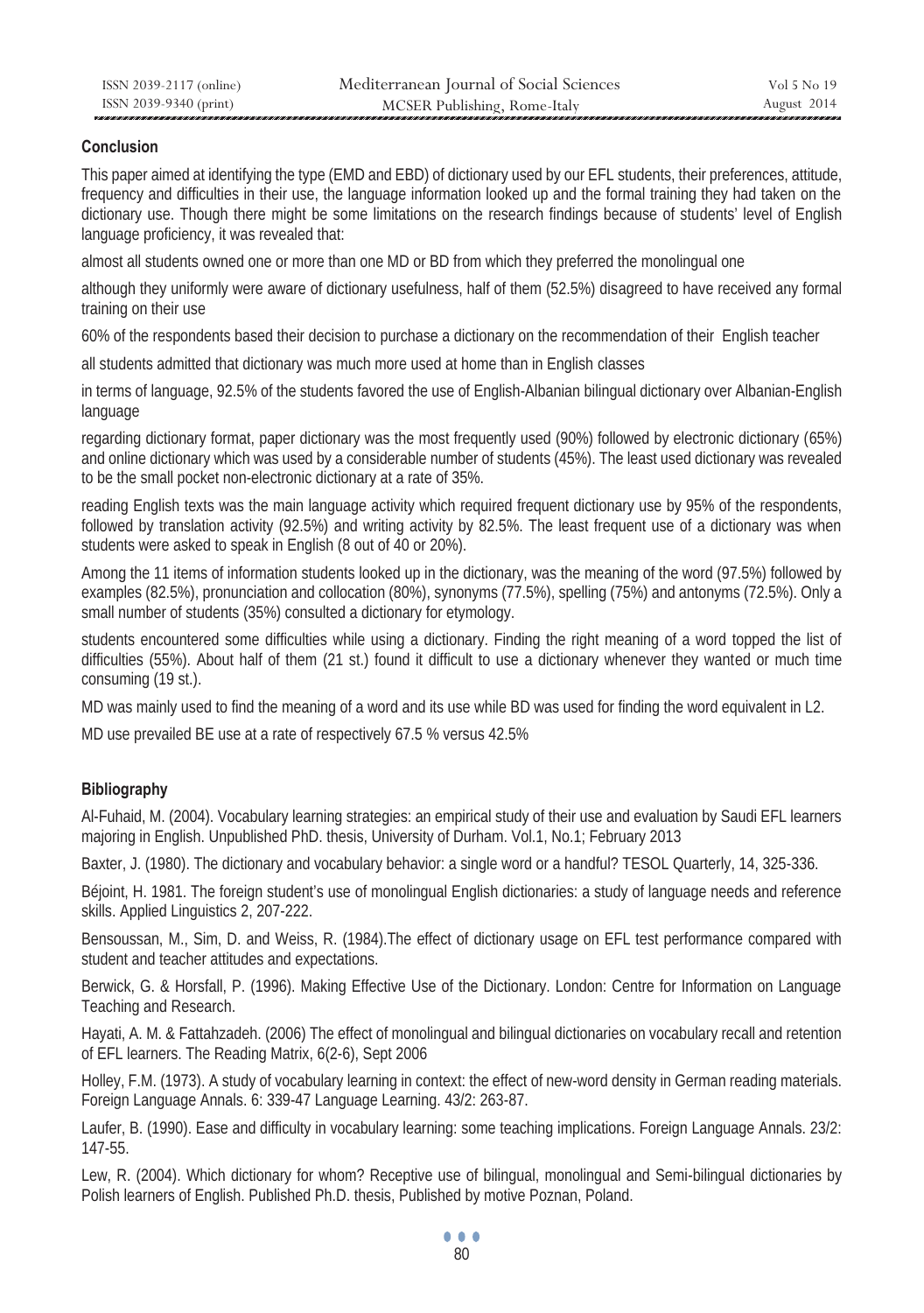| ISSN 2039-2117 (online) | Mediterranean Journal of Social Sciences | Vol 5 No 19 |
|-------------------------|------------------------------------------|-------------|
| ISSN 2039-9340 (print)  | MCSER Publishing, Rome-Italy             | August 2014 |

Luppescu, S. & Day, R.R. (1993). Reading, dictionaries and vocabulary learning. Language learning. 43: 263-287

Luppescu, S. and Day, R. R. (1993). Reading, dictionaries, and vocabulary learning.

Nakamura, T. (2000). The use of vocabulary learning strategies: the case of Japanese EFL learners in two different learning environments. PhD thesis, University of Essex.

Nation, I. (2001). Learning vocabulary in another language. Cambridge University Press Reading in a Foreign Language. 2: 262-76.

Scholfield, P. (2005) Why shouldn't monolingual dictionaries be easy to use as bilingual ones? Retrieved December 23, 2010 from http:www.pearsonlongman.com/Dictionaries/pdfs/Mono-Biolingual.pdf

Stein, G. (1989). Recent developments in EFL dictionaries. In M.L. Tikoo (Ed.) Learner's dictionaries: state of the Art. Singapore. SEAMEO Regional Language Center.

Summers, D. (1988). The role of dictionaries in language learning. In R. Carter & M. McCarthy (Eds.), Vocabulary and language teaching: 111-125. London: Longman

Walz, J. 1990 The dictionary as a Secondary Source in Language Learning. The French review 64 (1), 79-94

Wang, M. H. (2007) The effects of dictionary skills instruction on reading comprehension of junior high EFL students in Taiwan. Unpublished Master Thesis, National Sun Yat-sen University. Zgusta, L. (1971). Manual of lexicography. Praha, Academia. (p.15).

Wright, J. (1998). Dictionaries: Resource books for teachers. Oxford: Oxford University Press.

Zgusta, L. (1971). Manual of lexicography. Praha, Academia.

#### **Appendix Questionnaire**

Part I -- Students' habits and attitude to dictionary use

This questionnaire is about English Dictionaries' (either monolingual or bilingual) use in language learning. It aims to collect information on general knowledge about the types of dictionaries and investigate the attitudes and skills in using them, the reasons for their use, the difficulties and the favorite type of dictionary.

- Have you got a dictionary? YesNo
- What type of dictionaries have you got? MonolingualBilingual
- Do you prefer a bilingual or monolingual dictionary? MonolingualBilingual
- Do you like paper or electronic dictionary? PaperElectronic
- Who recommended the dictionary you have?

your teacherthe bookshop assistant your parents a friend by searching the internet

\_\_\_\_\_\_\_\_\_\_\_\_\_\_\_\_\_\_\_\_\_\_\_\_\_\_\_\_\_\_\_\_\_\_\_\_\_\_\_\_\_\_\_\_\_\_\_\_\_\_\_\_\_\_\_\_\_\_\_\_\_\_\_\_\_\_\_\_\_\_\_\_\_\_\_\_\_ \_\_\_\_\_\_\_\_\_\_\_\_\_\_\_\_\_\_\_\_\_\_\_\_\_\_\_\_\_\_\_\_\_\_\_\_\_\_\_\_\_\_\_\_\_\_\_\_\_\_\_\_\_\_\_\_\_\_\_\_\_\_\_\_\_\_\_\_\_\_\_\_\_\_\_\_\_

\_\_\_\_\_\_\_\_\_\_\_\_\_\_\_\_\_\_\_\_\_\_\_\_\_\_\_\_\_\_\_\_\_\_\_\_\_\_\_\_\_\_\_\_\_\_\_\_\_\_\_\_\_\_\_\_\_\_\_\_\_\_\_\_\_\_\_\_\_\_\_\_\_\_\_\_\_\_ \_\_\_\_\_\_\_\_\_\_\_\_\_\_\_\_\_\_\_\_\_\_\_\_\_\_\_\_\_\_\_\_\_\_\_\_\_\_\_\_\_\_\_\_\_\_\_\_\_\_\_\_\_\_\_\_\_\_\_\_\_\_\_\_\_\_\_\_\_\_\_\_\_\_\_\_\_\_

- Do you like to use a dictionary?YesNo
- How often do you use it?

frequentlyrarely 3-5 times a week once a week never everyday

- Do you use the dictionary at school?YesNo
- Why do you use the dictionary at school?

- Do you use the dictionary at home?YesNo

- Why do you use the dictionary at home? (homework, preparation, study for exam, read stories, library, etc.)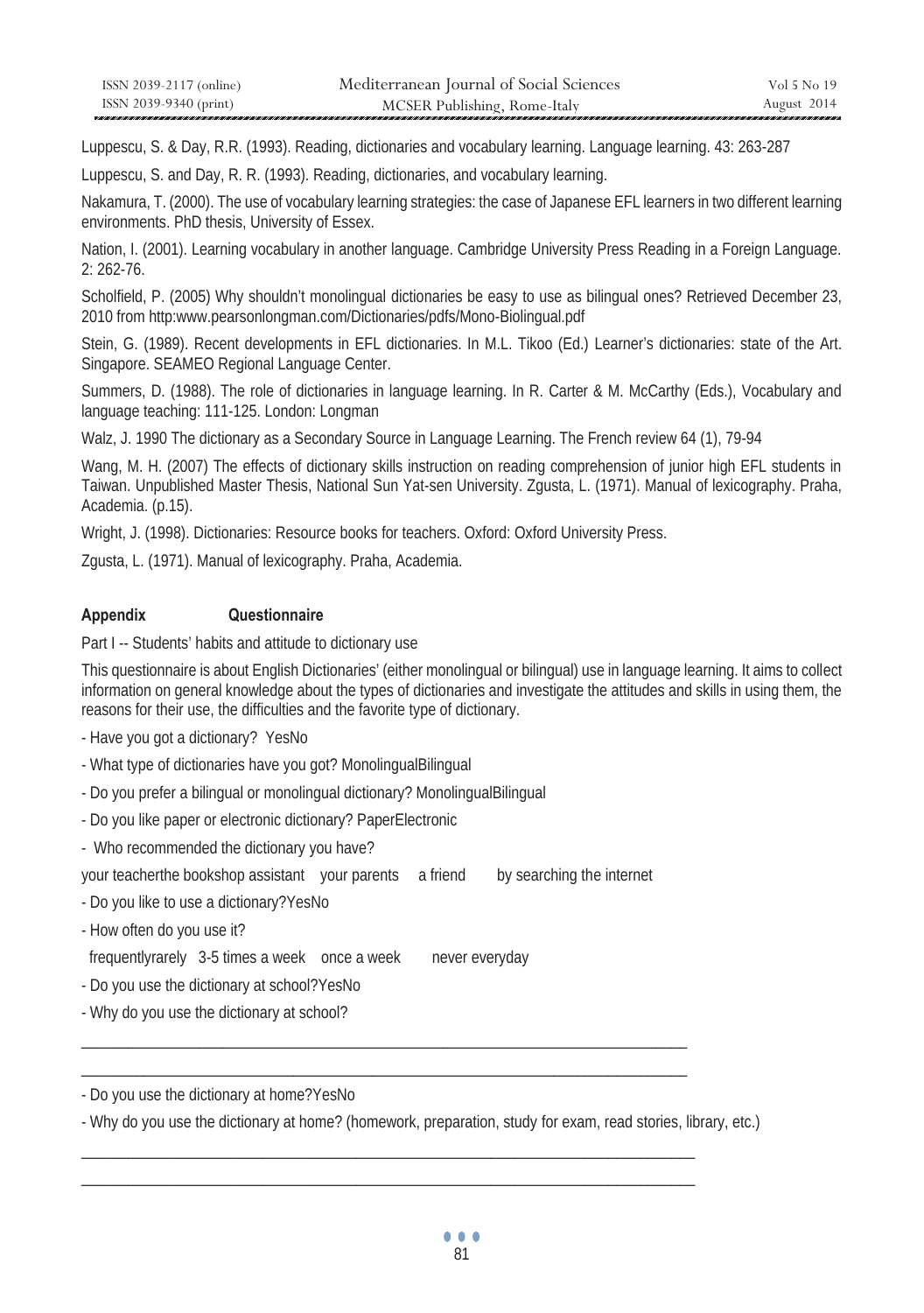- What are the skills you use the dictionary for? readingwritinglisteningspeaking
- Do you think the dictionary is useful? YesNo
- Have you ever been taught how to use the dictionary? Yes No

### Part II Agree Disagree

Types of dictionaries regarding language

- I like to use a monolingual dictionary
- I like to use the English-Albanian bilingual dictionary
- I like to use the Albanian-English dictionary
- Types of dictionaries regarding format
- I use Paper dictionary
- I use Electronic dictionary
- I use Online dictionary
- I use small pocket booklet non-electronic dictionary
- I use pocket electronic dictionary
- Frequency of dictionary use for different language activities
- I use the dictionary when reading an English text
- I use the dictionary during or after listening
- I use the dictionary when I want to write in English
- I use the dictionary when I speak or want to speak in English
- I use the dictionary to translate from Albanian into English or
- from English into Albanian
- Kind of information you look up in your dictionaries
- I use a dictionary to look up the meaning of a word or a phrase.
- I use a dictionary for synonyms (similar words).
- I use a dictionary to look up antonyms (the opposites).
- I use a dictionary to check spellings
- I consult a dictionary when I want to know the pronunciation of a vocabulary item.
- I consult a dictionary when I want to see some examples about the uses of a certain word.
- I use a dictionary to find out what 'part of speech' a word is (i.e., n., v., adj., etc.) or the derivations of such vocabulary items.
- I use a dictionary for etymology.
- I use a dictionary to find out whether a word is in common usage.
- I use a dictionary to check for collocation, i.e., words and phrase that go with a vocabulary item
- I use a dictionary to check the grammatical function/structure of a vocabulary item.
- The difficulties in dictionary use
- Difficulties while using dictionary
- I cannot find the word sought.
- It is difficult to understand the definition.

... <u>82</u>